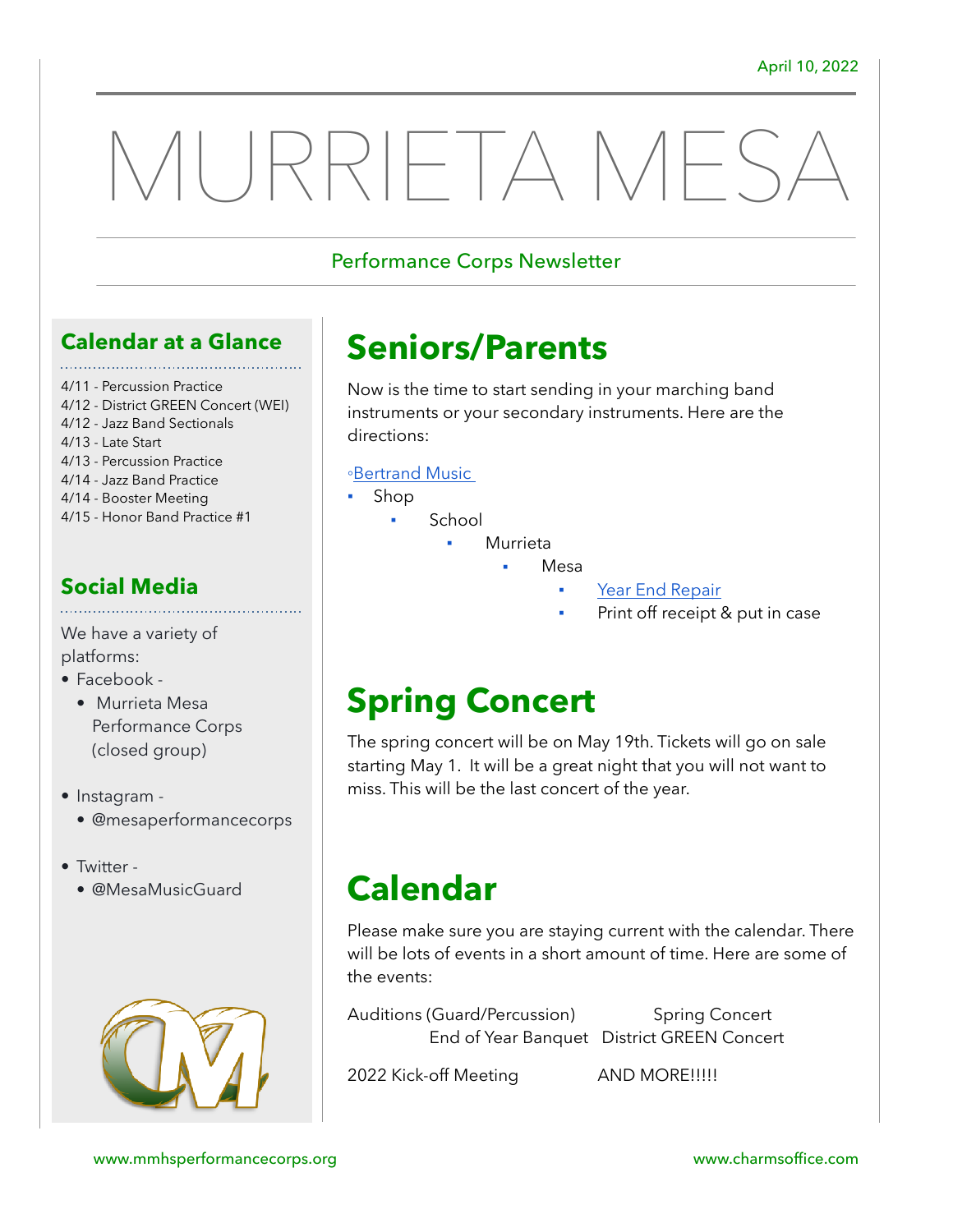

#### **Booster Meeting**

Our next is meeting will be April 14th at 7pm. We will once again be doing it either in-person, Zoom, or Facebook.

#### **Donations**

Donations can be made via the program website (card), Check placed into the green box in Greenberg's office. You can check your donation participation via your student Charms account.

#### **Time to get involved**

We are always looking for parents to help. Ways to get involved:

- Joining the Booster Board
- Attending booster meeting
- Competition Assistance
- Finiding corporate sponsors
- Trailer pulling
- Etc

Please reach out to: [merboosters@gmail.com](mailto:merboosters@gmail.com)

## **From the Desk of Brian Spock**

More information will be coming out soon.

Please plan on attending our next booster meeting. We will be discussing events for the end of this year and starting to discuss events for next year.

# **MONEY, MONEY, MONEY!!!!**

Have you made your 2021-2022 donation? We still need your help!

Please visit our website, select DONATE, and make your donation. You can also start making donations towards next year if you plan on having a member in the program next year.

## **SCRIP**

Scrip gift cards are the EASIEST way to participate in a fundraiser. You're buying things ANYWAY; buy your gift cards first, and then use those gift cards on your everyday items. How do you buy gift cards? On ShopWithScrip.com, or the RaiseRight app. Registration for both is about to become even easier! This weekend, be on the lookout for an email from [www.ShopWithScrip.com](http://www.shopwithscrip.com/) (it may end up in your Spam folder, so please check there, too!). In it is a button that, when clicked, will take you to a portal that links you to our program. All you have to do is click it, create a username and password, and start supporting our program!

If you have any questions, we're here to help! Please contact us at [mesapcscrip@gmail.com](mailto:mesapcscrip@gmail.com) with questions you may have.

## **Websites**

Lots of information can be found on our websites: [www.mmhsperformancecorps.org](http://www.mmhsperformancecorps.org) <https://www.charmsoffice.com>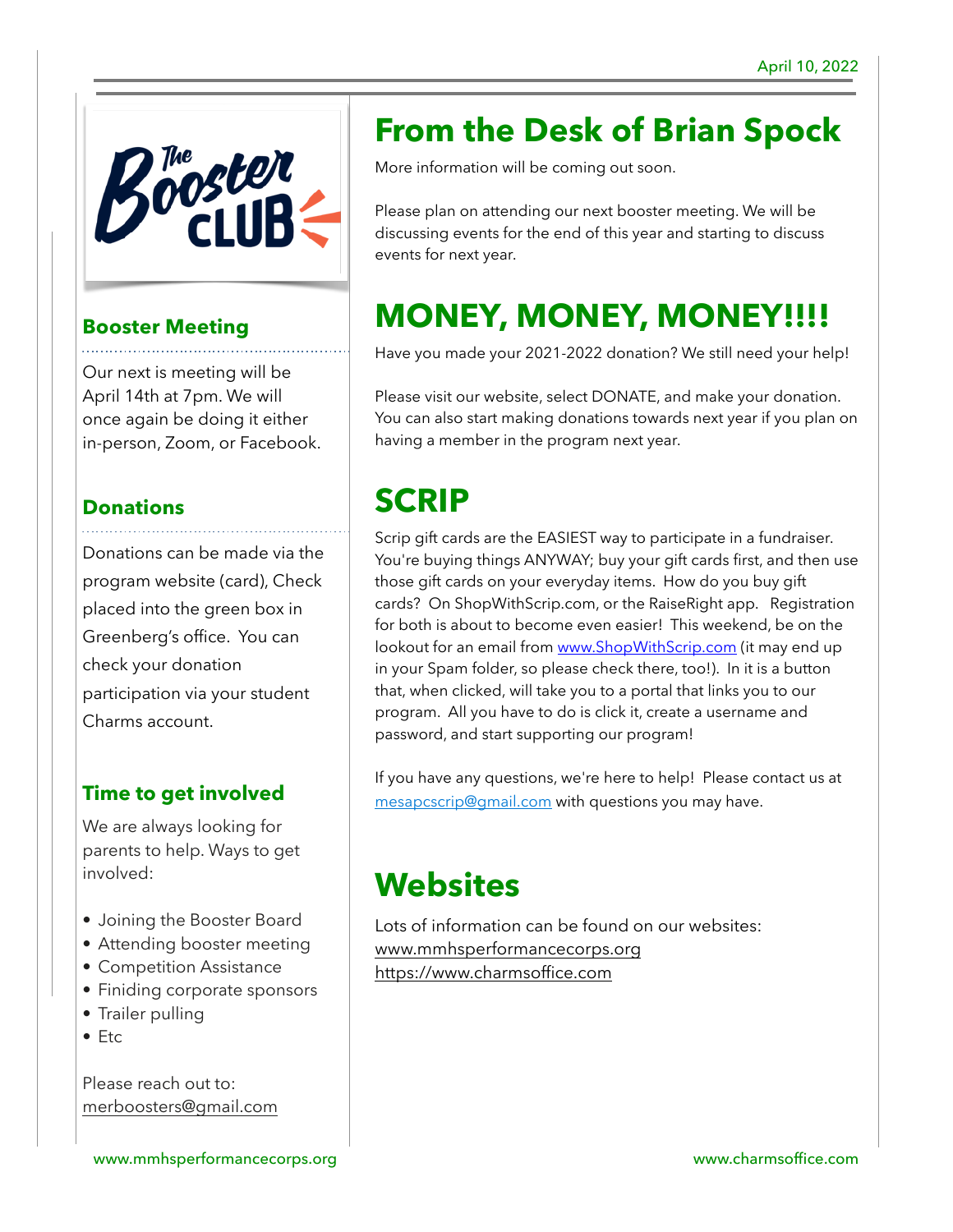